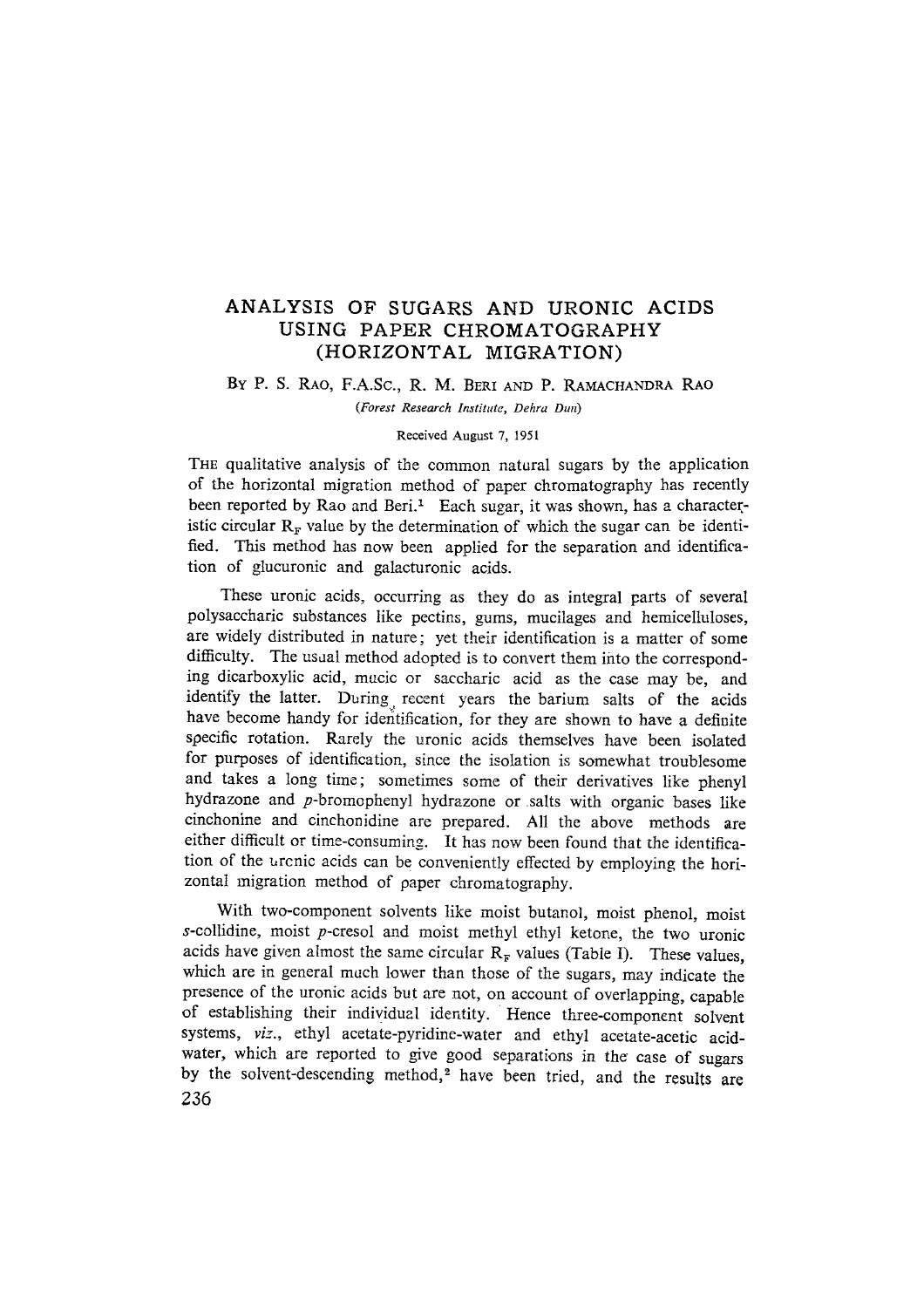## Analysis of Sugars & Uronic Acids using Paper Chromatography 237

presented in Table II. For purposes of comparison the circular  $R<sub>F</sub>$  values of the sugars and glucurone with the two three-component solvents have also been determined and included in the table. Of the two solvents only one, namely, ethyl acetate-acetic acid-water, has given a good separation of the acids, the circular  $\mathbf{R}_{\text{F}}$  values for glucuronic and galacturonic acids being  $0.17$  and  $0.30$  respectively. However, the value for d-galacturonic acid is very close to that of d-galactose  $(0.32)$ , and is, therefore, not capable of distinguishing the uronic acid from the sugar. The differentiation can, however, be easily made by running the chromatogram, also with the second three-component or any of the two-component solvents.

Since the uronic acids are usually isolated as the barium salts, the behaviour of the latter has also been examined. With two-component solvents they have given almost the same circular  $R<sub>F</sub>$  values (Table I). However, with the three-component solvents their behaviour is different. Each salt has given rise to two rings instead of one, and at present we are not in a position to offer any satisfactory explanation for the appearance of the two rings. The two rings obtained with either of the two three-component solvents are quite characteristic of the salt and enable its identification, when present alone. But, if both the salts are present, the use of ethyl acetateacetic acid-water as the solvent is not convenient, since both the rings obtained with one salt overlap the corresponding ring of the other salt. With ethyl acetate-pyridine-water, however, it is possible to identify the two uronates even when they are present together. With this solvent, barium glucuronate gives 0.16 and 0.32 for the circular  $R_F$  values, while the galacturonate has  $0.12$  and  $0.24$  as its values. With a mixture of the two salts, it is possible to get only three rings, since those with the values of  $0.12$  and 0- 16 overlap each other to some extent. However, the rings with the higher values  $(0.24 \text{ and } 0.32)$  are quite distinct and characteristic of the two individual salts.

In the study of natural acid polysaccharides (polyuronides) the paperchromatographic method of identification of the uronic acids may prove to be quite handy and convenient. The acid hydrolyzate may be neutralized with just the amount of. barium hydroxide required for the complete precipitation of sulphuric acid used for the hydrolysis, filtered and the filtrate, which contains sugars and free uronic acid, may be straightaway subjected to paper-chromatographic analysis. As an addition or an alternative, the hydrolyzate may be completely neutralized with barium carbonate, filtered and the filtrate, which contains sugars and barium uronate, may be similarly analyzed using the appropriate solvents,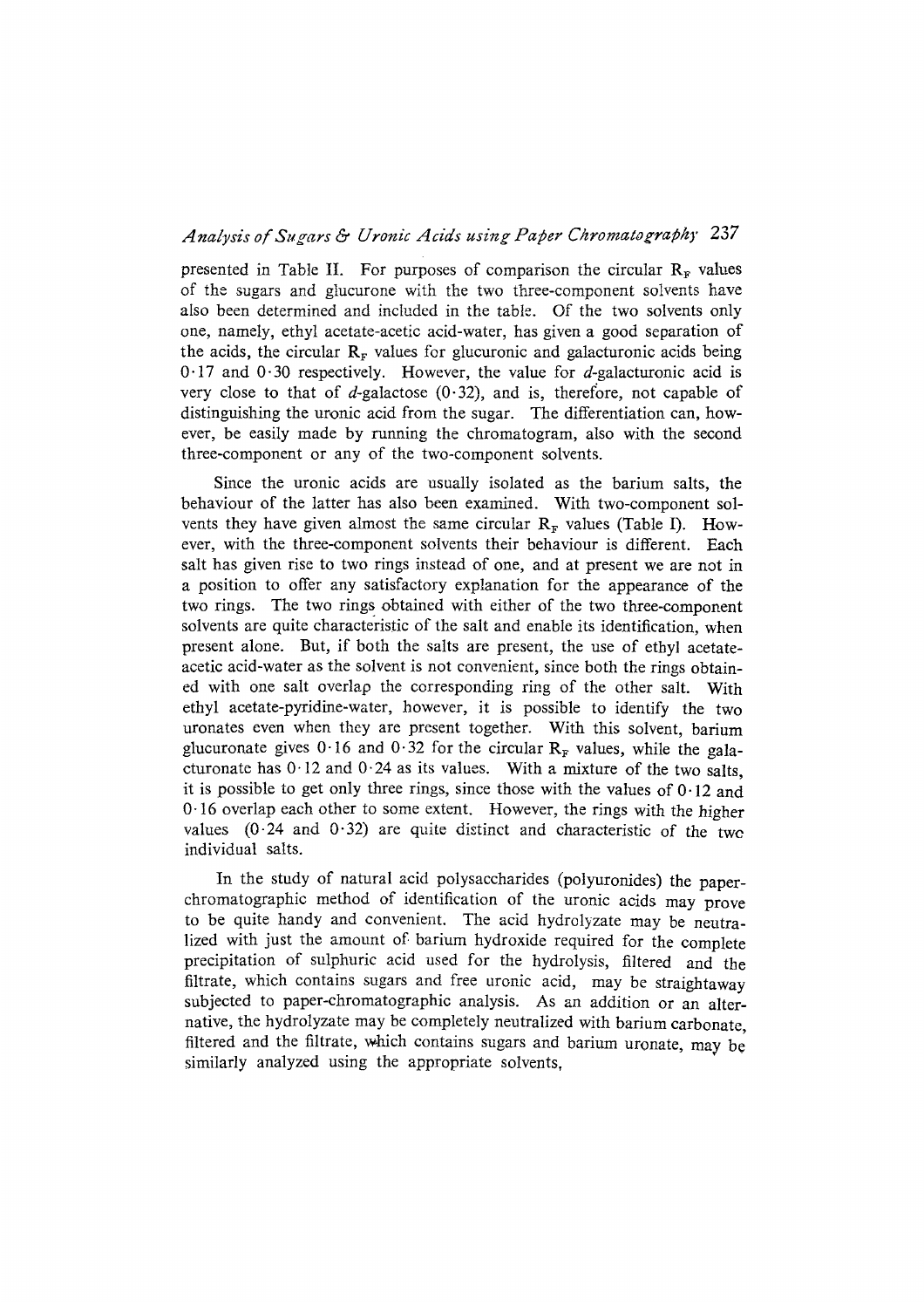## 238 P.S. Rao and others

### **EXPERIMENTAL**

The procedure adopted was just the same as the one already described in our earlier publication (Rao and Beri, *loc. cir.).* With the three-component solvents, however, greater care was found necessary, because slight changes in the relative proportion of the components used to affect the  $R_F$ values, as is usual with such systems. In order to keep the composition of the solvent constant right through, firstly the components were taken in exactly measured amounts by means of burette and secondly the evaporation of any of the volatile components was reduced to the minimum by further covering the experimental set-up with another bigger inverted Petri dish. Further, the solvent mixture was prepared only in small amounts so that it was just enough for two or three experiments. It was also found necessary to thoroughly shake the solvent mixture in a separating funnel and allow it sufficient time to attain equilibrium (about half an hour) before it was taken for use. Both with ethyl acetate-pyridine-water and ethyl acetateacetic acid-water, the lower layer was the discardable aqueous layer and the upper was the solvent mixture for the irrigation of the chromatograms.

Taking Whatman No. 1 circular filter papers  $(18.5 \text{ cm.} \text{ in diameter})$ and cutting the tail as described by Rao and Beri *(loc. cir.),* the sugar or the uronic acid solution (1 per cent.) was introduced with the help of a capillary tube as a microdrop at the centre of the fitter paper and air-dried. The solvent was taken straight into the Petri dish (15 cm. in diameter) or another small dish placed at its centre in the case of the three-componet solvents, and the filter paper was placed over the Petri dish in the usual way so that the tail hung down into the solvent below. A glass plate was placed over the filter paper and the whole was covered by another inverted bigger Petri dish. The experiments were conducted in a thermostat maintained at  $35^{\circ}$ C.

When the irrigation was over (30 to 60 minutes depending on the nature of the solvent), the filter paper was removed, the position of the solvent front marked, and dried in an air-oven at 105° for 5 minutes. It was then rapidly and evenly sprayed with a solution of aniline hydrogen phthalate in butyl alcohol and again dried at  $105^{\circ}$  for 5 minutes. The position taken up by the sugar or the uronic acid was indicated by brown or purplish brown rings. It is worthwhile to note that as a group the pentoses give purplish brown, while the hexoses or the uronic acids derived from them produce brown or dark brown rings, but the shades will be reversed on standing for a few days. By noting the distances through which moved the sugar on the one hand and the solvent on the other, the circular  $R_F$  values were calculated as described by Rao and Beri, The values obtained are recorded in the following tables ;—